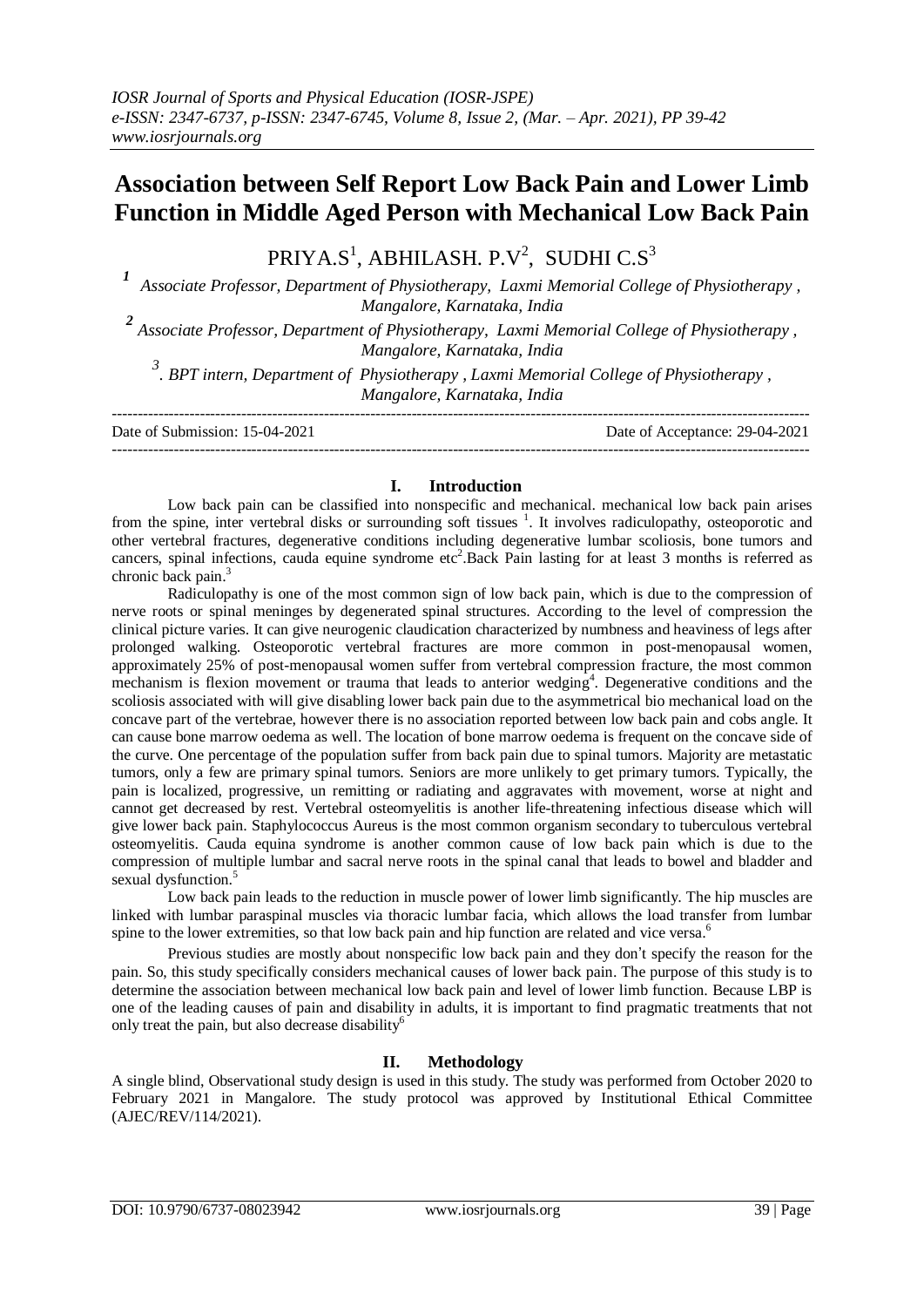## **PARTICIPANTS**

Study participants were recruited from October 2020 through February 2021. Patients with Mechanical low back pain diagnosed from an orthopedic OPD, patients with quadrant test positive, age group of30 to 50 years & patients who are able to understand Nordic musculoskeletal questionnaire, Oswestry disability index and lower limb function scale are included in the study. The participants were excluded, if they are taking any pain killer medications and if they have any other injuries, fractures or infections of any of the lower extremities and the persons with a previous lower extremity surgery. Convenient sampling technique is used to collect the sample for the study. On the basis of the study conducted by Kahraman T, Assuming the correlation between low back pain and lower limb function with 0.5 significance, assuming 95% of confidence interval and 80% of power the sampling size estimated for the study was 23.

 $n = \frac{[Z_1 - \alpha / 2 + Z_r - \beta]^2 [1 - r^2]}{[1 - r^2]}$ r 2

## **EVALUATION**

The researcher recruited the participants according to inclusion criteria. The participants were asked about their site of pain using Nordic musculoskeletal questionnaire which is valid and reliable. X ray, MRI and other radiographic images are used to confirm diagnosis.

### **PROCEDURE**

Participants were selected according to the inclusion and exclusion criteria. Participants were asked to fill nordic musculoskeletal questionnaire, lower limb function scale and Oswestry disability index. Total of 23 participants were selected for the study and the data taken was analyzed by using karl Pearsons coefficient.

## **STATISTICAL ANALYSIS**

Karl Pearson's coefficient is used to correlate lower limb function with disability due to mechanical low back pain

**III. Results**

# Chart 1 40 30 20  $10$  $\Omega$ Hip and thigh Knee Ankle and feet pain Category A

Frequency of lower extremity pain in persons with mechanical low back pain

The study found that the persons with mechanical low back pain had 43 % of hip and thigh pain, 82% of knee pain and 52 % of ankle and feet pain.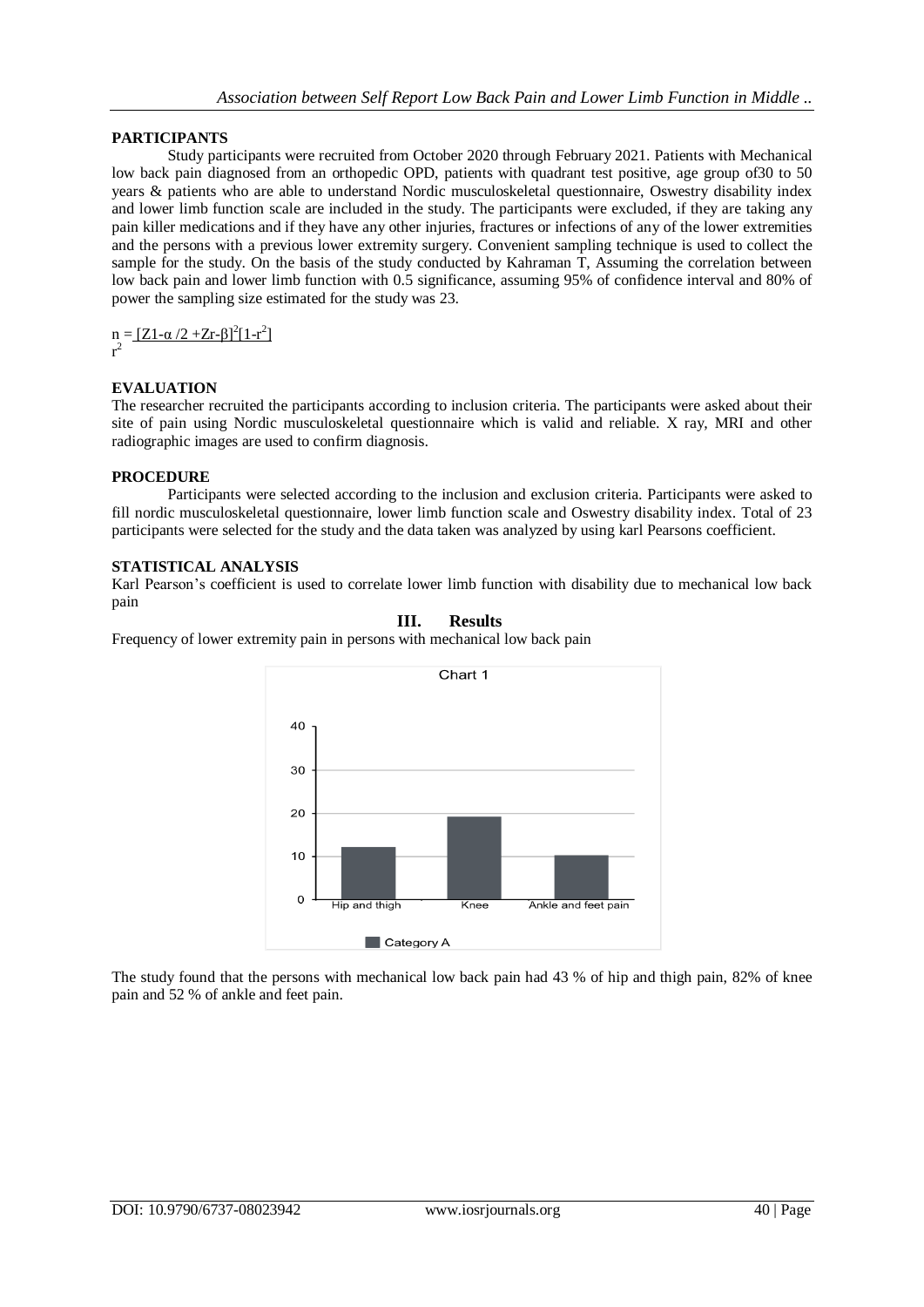| <b>Correlations</b>                                        |             |            |
|------------------------------------------------------------|-------------|------------|
|                                                            | <b>LEFS</b> | <b>ODI</b> |
| Pearson Correlation                                        |             | $-.731**$  |
| Sig. (2-tailed)                                            |             | 0.000      |
| N                                                          | 23          | 23         |
| **Correlation is significant at the 0.01 level (2-tailed). |             |            |





The study showed negative correlation of lower extremity function to the lower limb disability with 0.01 negative correlation. Hence decline in lower limb function and disability occurs together in middle aged patients with mechanical low back pain.

### **IV. Discussion**

Low back pain usually defined as pain, muscle tension or stiffness localized below the costal margin and above the inferior gluteal folds, with or without leg pain. One of the main problems with low back pain is disability.<sup>1</sup>  $\degree$  Disability means restricted function, limitation of activities and restriction of participation in life situations. Disability always accompany low back pain, varies in extend often temporary or essentially permanent and the extend of disability is slightly greater in males, and extend of disability increase with age  $^{20}$ . Low back pain will be associated with almost all instrumental activities of daily living  $21$ . It affects the physical, psychological, emotional, financial and social aspects of a person's life. Back pain has increased the attention in the community because of diminished abilities to perform day to day activities. According to the cause of pain low back pain is classified as mechanical and nonmechanical. The most back pains in general practice are from dysfunctions in the elements of mobile segments that is the two apophyseal joints, inter vertebral joints (with its disk) and the ligaments and its muscular attachments. This problem, often referred to as mechanical low back pain. And the pain can be radicular or non-radicular. Radicular pain is due to the nerve root compression and non-radicular pain will be localized to an area and does not involve neurologic elements and occurs usually sudden after any twisting event.<sup>23</sup>

Mechanical back pain is also associated with neurological signs of atrophy of leg muscles, inability to walk on heels or toes, weakness of dorsiflexors, heaviness of lower limb, etc. which will affect the lower limb function.<sup>22</sup> Chronic low back pain leads to progressive atrophy of lower limb and back muscles, and if person immobilize the limb it can lead to peri muscular and inter muscular fibrosis that will only be resolved once the patient gets back to normal activity.<sup>24</sup> The people with lower back pain demonstrates more lower limb complaints as compared to normal population, and studies shows that they are reporting more disability.

The purpose of the study is to find the association between lower back pain and the lower limb function in middle aged population with mechanical low back pain.